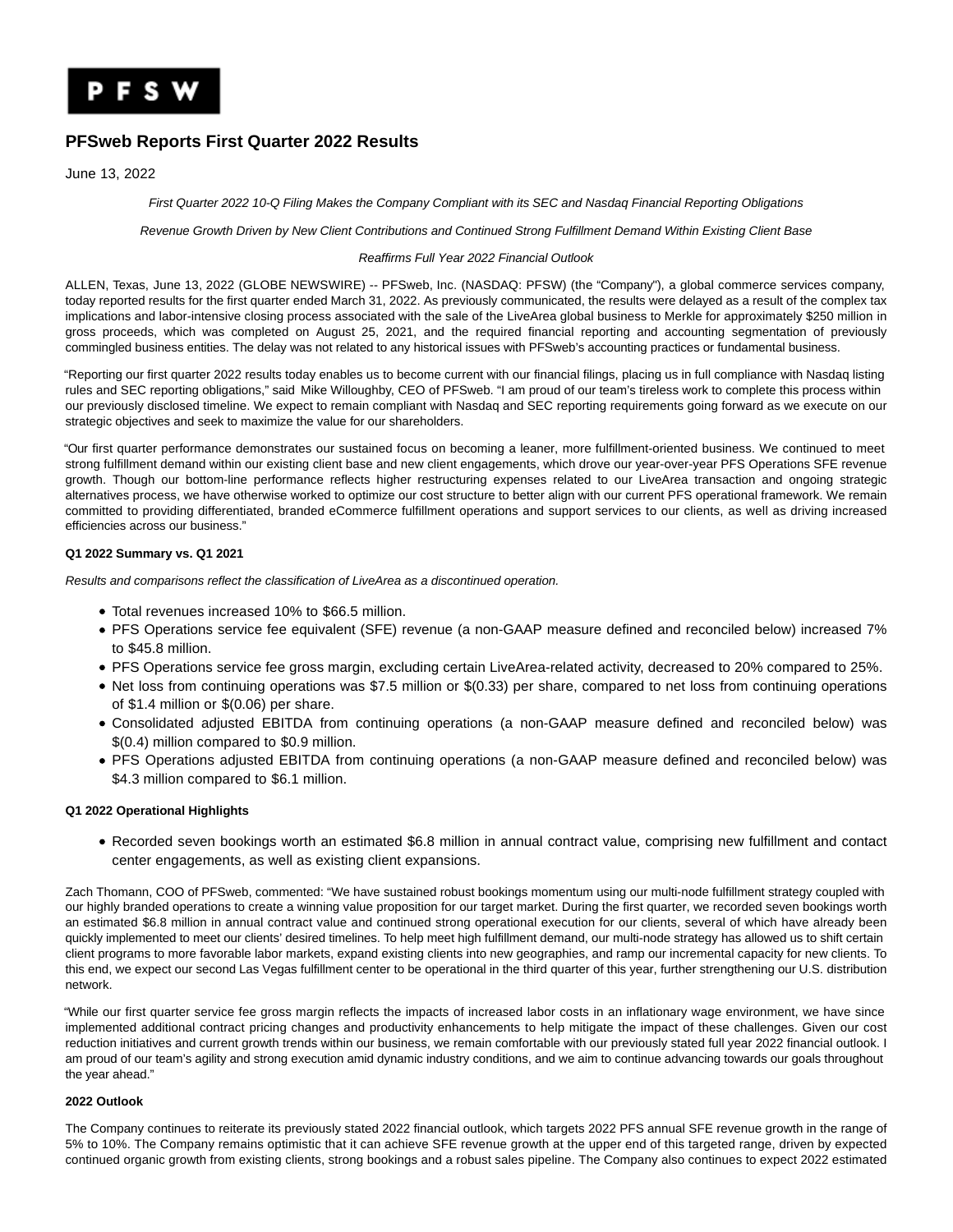PFS pro forma standalone adjusted EBITDA percentage of service fee revenue to be within the range of 8% to 10%.

#### **Strategic Alternatives Process**

PFSweb continues to work with its financial advisor, Raymond James, on a review of a full range of strategic alternatives for its PFS business. As previously disclosed, the Company has also substantially concluded its obligations to Merkle under a Transition Services Agreement.

PFSweb does not currently have a specific timeline for the completion of its strategic review process, and it does not intend to comment further regarding the review process unless or until a specific transaction is approved by its Board of Directors, the review process is concluded, or it has otherwise determined that further disclosure is appropriate or required by law.

#### **Update on NASDAQ Compliance Process**

As previously communicated, PFSweb received a notice from the Nasdaq Stock Market on May 12, 2022, notifying the Company that it was not in compliance with the periodic filing requirements for continued listing set forth in Nasdaq Listing Rule 5250(c)(1) because the Company's Quarterly Report on Form 10-Q for the quarter ended March 31, 2022 (the "2022 Q1 10-Q") was not filed with the SEC by the required due date of May 10, 2022.

Nasdaq provided the Company with 60 calendar days, until July 11, 2022, to submit a plan to regain compliance. With the Company's filing of the 2022 Q1 10-Q on June 13, 2022, the Company has regained compliance. The Company expects to maintain compliance with its SEC reporting obligations and Nasdaq listing requirements on a go-forward basis.

#### **Conference Call**

PFSweb will conduct a conference call today, June 13, at 5:00 p.m. Eastern time to discuss its results for the first quarter ended March 31, 2022.

PFSweb management will host the conference call, followed by a question and answer period.

Date: Monday, June 13, 2022 Time: 5:00 p.m. Eastern time (2:00 p.m. Pacific time) Toll-free dial-in number: (866) 220-4153 International dial-in number: (864) 663-5228 Conference ID: 2093164

Please call the conference telephone number 5-10 minutes prior to the start time. An operator will register your name and organization. If you have any difficulty connecting with the conference call, please contact Gateway Group at 1-949-574-3860.

The conference call will be broadcast live and available for replay [here](https://www.globenewswire.com/Tracker?data=CxmJ-yf_2erQwzIhYcE4DjIpoRKrafFpUaUZo4KxP1cExkqNOUBXa7rRAg8b65JjYM9HtSkt_BftKIgMb8QaeFTOKqwRsu9Tg5Y9hqmxF4c=) and via the investor relations section of the company's website at [www.ir.pfsweb.com.](https://www.globenewswire.com/Tracker?data=Yuf-wtvUVEcsC3UH2-dXoZwVPDz4vL18okL8ZfT_68U3rYg415u6IcLTaEk2Ic1PPg1WCjjXrUM7NPukSr1Qow==)

A replay of the conference call will be available after 8:00 p.m. Eastern time on the same day through June 27, 2022.

Toll-free replay number: (855) 859-2056 International replay number: (404) 537-3406 Replay ID: 2093164

### **Forward-Looking Information**

This press release contains forward-looking information under the Private Securities Litigation Reform Act of 1995 and is subject to and involves risks and uncertainties, which could cause actual results to differ materially from the forward-looking information. You can identify these forward-looking statements by words such as "may," "will," "would," "should," "could," "expect," "anticipate," "believe," "intend," "plan," "potential," "project," "seek," "strive," "predict," "continue," "target," "estimate", and other similar expressions. These forward-looking statements involve risks and uncertainties and may include assumptions as to how we may perform in the future, the impact of the COVID-19 pandemic on our business and results of operations, and global economic conditions. Although we believe the expectations reflected in our forward-looking statements are reasonable, we cannot guarantee these expectations will actually be achieved. The Company's Annual Report on Form 10-K for the year ended December 31, 2021, and our quarterly reports on Form 10-Q identify certain factors that could cause actual results to differ materially from those projected in any forward looking statements made and investors are advised to review the periodic reports of the Company and the Risk Factors described therein.

The Company undertakes no obligation to update publicly any forward-looking statement for any reason, even if new information becomes available or other events occur in the future. There may be additional risks that we do not currently view as material or that are not presently known.

#### **Financial Statement Presentation Matters**

The LiveArea segment has been presented as a discontinued operation for all periods presented in this news release.

The condensed consolidated financial statements in this news release have been revised to correct for an immaterial error related to deferred income taxes that were incorrectly recorded in prior periods.

#### **Non-GAAP Financial Measures**

This news release contains certain non-GAAP measures, including non-GAAP net income (loss) from continuing operations, earnings before interest, income taxes, depreciation and amortization (EBITDA) from continuing operations, adjusted EBITDA from continuing operations and service fee equivalent revenue.

Non-GAAP net income (loss) from continuing operations represents net income (loss) from continuing operations calculated in accordance with U.S. GAAP as adjusted for the impact of non-cash stock-based compensation expense, restructuring and other costs.

EBITDA from continuing operations represents earnings (or losses) before interest, income taxes, depreciation, and amortization. Adjusted EBITDA from continuing operations further eliminates the effect of stock-based compensation, as well as restructuring and other.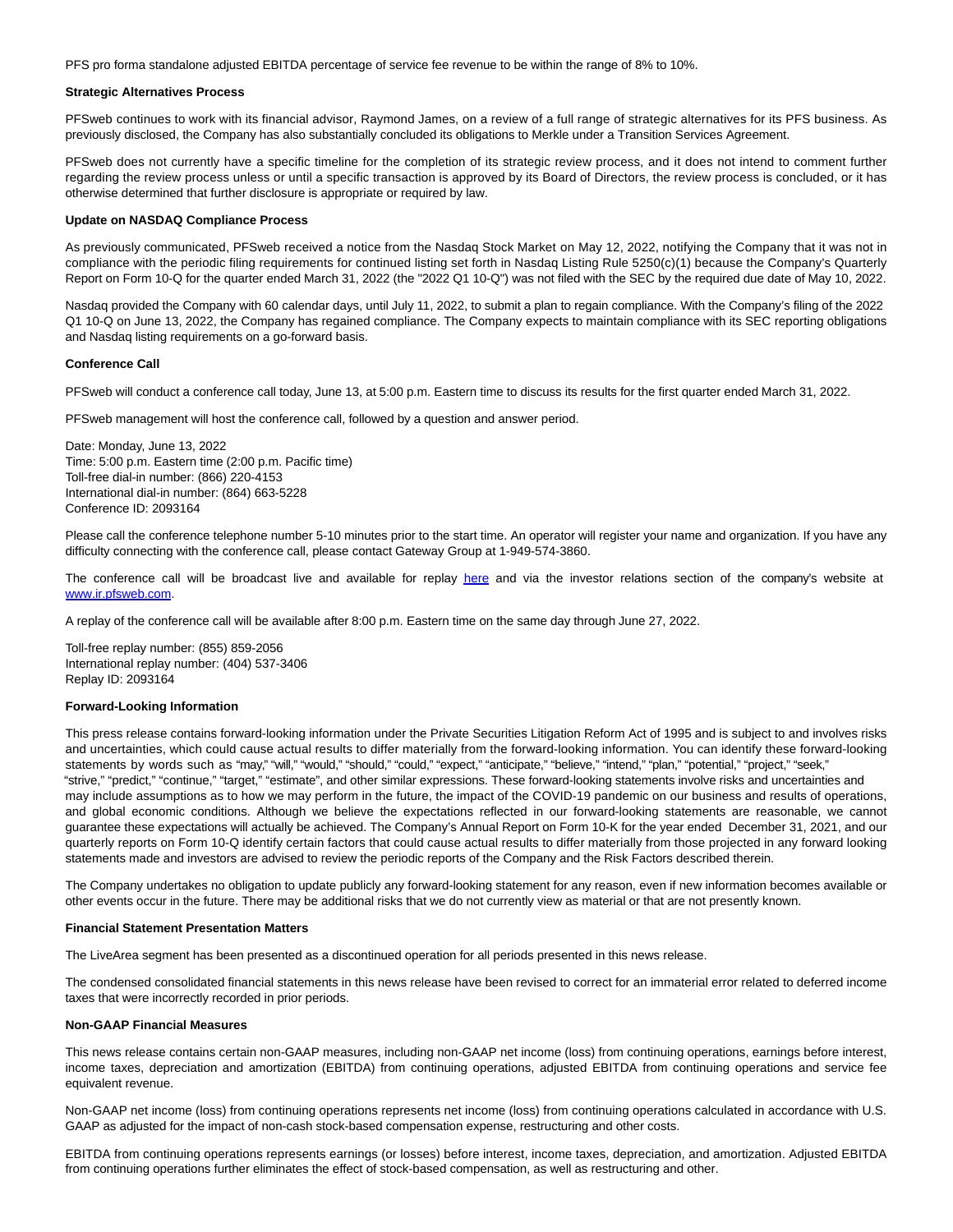Non-GAAP net income (loss) from continuing operations, EBITDA from continuing operations, adjusted EBITDA from continuing operations and service fee equivalent revenue are used by management, analysts, investors and other interested parties in evaluating our operating performance compared to that of other companies in our industry. The calculation of non-GAAP net income (loss) eliminates the effect of stock-based compensation, restructuring and other costs, and EBITDA from continuing operations and adjusted EBITDA from continuing operations further eliminate the effect of financing, remaining income taxes and the accounting effects of capital spending, which items may vary from different companies for reasons unrelated to overall operating performance. Service fee equivalent revenue allows client contracts with similar operational support models but different financial models to be combined as if all contracts were being operated on a service fee revenue basis.

The Company has presented non-GAAP financial measures for the PFS Operations business including total Direct contribution, EBITDA, adjusted EBITDA and service fee equivalent revenue which include adjustments for certain LiveArea related revenue activity and unallocated corporate costs. Such measures are reconciled below.

The Company believes these non-GAAP measures provide useful information to both management and investors by focusing on certain operational metrics and excluding certain expenses in order to present **its** core operating performance and results. These measures should be considered in addition to results prepared in accordance with GAAP, but should not be considered a substitute for, or superior to, GAAP results. The non-GAAP measures included in this press release have been reconciled to the GAAP results in the attached tables.

### **About PFS**

PFS, the business unit of PFSweb, Inc. (NASDAQ: PFSW) is a premier eCommerce order fulfillment provider. We facilitate each operational step of an eCommerce order in support of DTC and B2B retail brands and specialize in health & beauty, fashion & apparel, jewelry, and consumer packaged goods. Our scalable solutions support customized pick/pack/ship services that deliver on brand ethos with each order. A proven order management platform, as well as high-touch customer care, reinforce our operation. With 20+ years as an industry leader, PFS is the BPO of choice for brandcentric companies and household brand names, such as L'Oréal USA, Champion, Pandora, Shiseido Americas, Kendra Scott, the United States Mint, and many more. The Company is headquartered in Allen, TX with additional locations around the globe. For more information, visit [www.pfscommerce.com o](https://www.globenewswire.com/Tracker?data=Tc5DWEhwJf9JixsgmqFWHNlsqsrzZBFt8MHFpiV9bGcAFqVVGaGNqOTKJ79M1_Em5OZobNNFhqn5ylZ8Vc-hx_yEoiANMSiIVK7ba7oQcxw=)r [ir.pfsweb.com f](https://www.globenewswire.com/Tracker?data=-iWw_6G0NzHsgpSPLFfdxSX44lr1MD2VuK-BnMxcJM3Fa1_XRiZ-pgnvzqU4h3v3DlwUS6a0qlVAlC8_QJWGAQ==)or investor information.

#### **Investor Relations:**

Cody Slach and Jackie Keshner Gateway Group, Inc. 1-949-574-3860 [PFSW@gatewayir.com](https://www.globenewswire.com/Tracker?data=UEukAg6iTMdadil9A3byzQJFcJFHj4brQLzgDfm13l8hFpZGZvvPGjfbdo7dwIqeJxCE4KC9UUKhUUwpYxSxtEsCiycBuQG2rLGZODIOL_Y=)

## **PFSWEB, INC. AND SUBSIDIARIES CONDENSED CONSOLIDATED BALANCE SHEETS (In Thousands, Except Share Data)**

|                                                                                                                                         | <b>Unaudited</b><br>March 31, 2022 |    | December 31,<br>2021 |  |
|-----------------------------------------------------------------------------------------------------------------------------------------|------------------------------------|----|----------------------|--|
| <b>ASSETS</b>                                                                                                                           |                                    |    |                      |  |
| Current assets:                                                                                                                         |                                    |    |                      |  |
| Cash and cash equivalents                                                                                                               | \$<br>154,781                      | S  | 152,332              |  |
| Restricted cash                                                                                                                         | 214                                |    | 214                  |  |
| Accounts receivable, net of allowance for doubtful accounts of \$651 and \$867 at March 31, 2022 and<br>December 31, 2021, respectively | 55,533                             |    | 78,024               |  |
| Inventories, net of reserves of \$0 and \$57 at March 31, 2022 and December 31, 2021, respectively                                      |                                    |    | 3,133                |  |
| Other receivables                                                                                                                       | 6,579                              |    | 7,005                |  |
| Prepaid expenses and other current assets                                                                                               | 7,164                              |    | 7,244                |  |
| Total current assets                                                                                                                    | 224,271                            |    | 247,952              |  |
| Property and equipment, net                                                                                                             | 18,684                             |    | 19,315               |  |
| Operating lease right-of-use assets, net                                                                                                | 33,811                             |    | 35,371               |  |
| Goodwill                                                                                                                                | 21,984                             |    | 22,218               |  |
| Other assets                                                                                                                            | 1,784                              |    | 1,610                |  |
| <b>Total assets</b>                                                                                                                     | \$<br>300,534                      | \$ | 326,466              |  |
| LIABILITIES AND SHAREHOLDERS' EQUITY                                                                                                    |                                    |    |                      |  |
| <b>Current liabilities:</b>                                                                                                             |                                    |    |                      |  |
| Trade accounts payable                                                                                                                  | \$<br>22.759                       | \$ | 36,450               |  |
| Accrued expenses                                                                                                                        | 30,061                             |    | 31,643               |  |
| Current portion of operating lease liabilities                                                                                          | 10,054                             |    | 10,104               |  |
| Current portion of finance lease obligations                                                                                            | 138                                |    | 222                  |  |
| Deferred revenue                                                                                                                        | 4,061                              |    | 4,391                |  |
| <b>Total current liabilities</b>                                                                                                        | 67,073                             |    | 82,810               |  |
| Finance lease obligations, less current portion                                                                                         | 69                                 |    | 89                   |  |
| Deferred revenue, less current portion                                                                                                  | 664                                |    | 833                  |  |
| Operating lease liabilities, less current portion                                                                                       | 28,512                             |    | 30,393               |  |
| Other liabilities                                                                                                                       | 2,675                              |    | 2,565                |  |
| <b>Total liabilities</b>                                                                                                                | 98,993                             |    | 116,690              |  |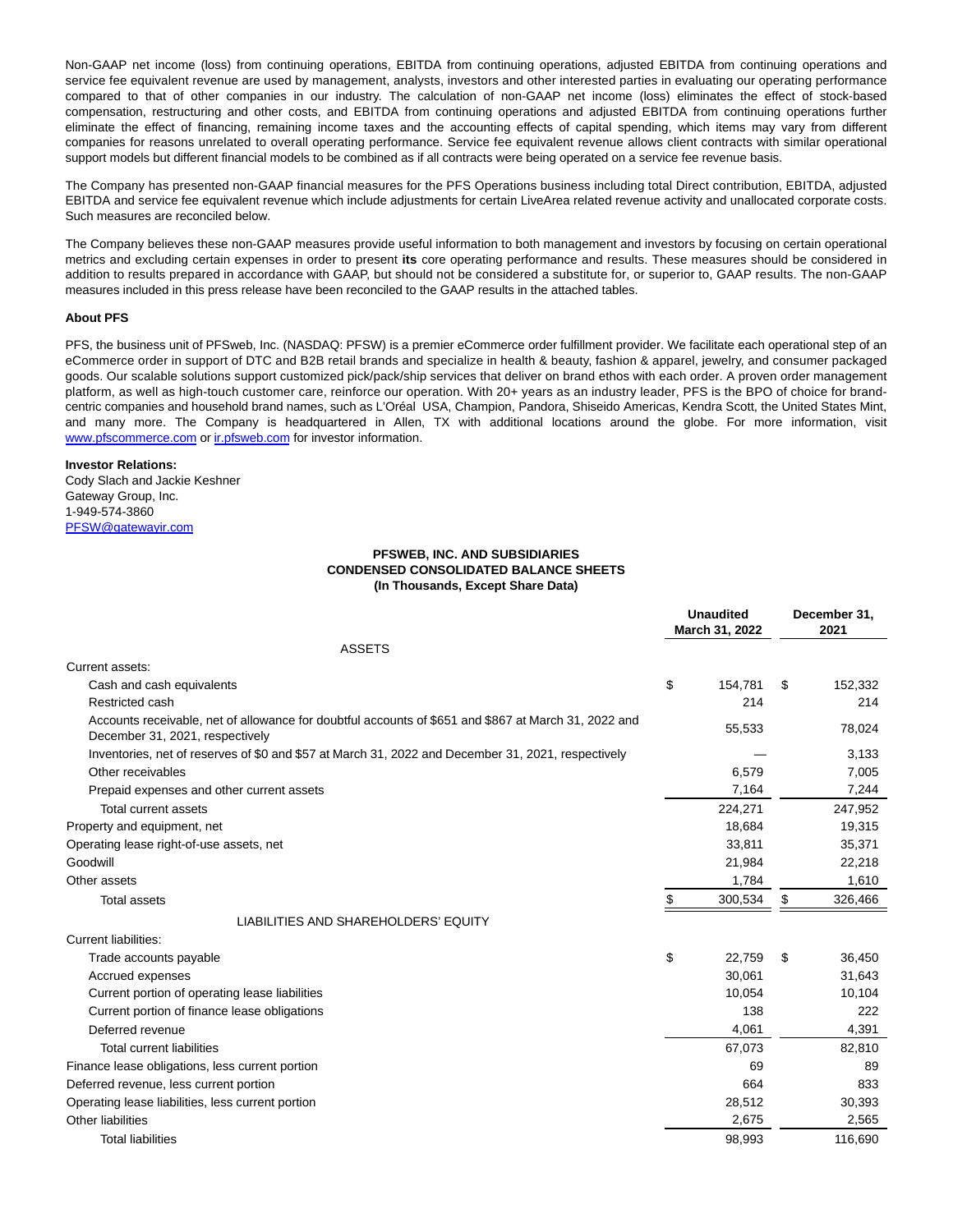# Commitments and Contingencies

| Shareholders' equity:                                                                               |         |    |          |
|-----------------------------------------------------------------------------------------------------|---------|----|----------|
| Preferred stock, \$1.00 par value; 1,000,000 shares authorized; none issued or outstanding          |         |    |          |
| Common stock, \$0.001 par value; 35,000,000 shares authorized; 22,474,862 and 22,131,546 issued and |         |    |          |
| 22,441,395 and 22,098,079 outstanding at March 31, 2022 and December 31, 2021, respectively         | 21      |    | 21       |
| Additional paid-in capital                                                                          | 177.250 |    | 177.511  |
| Retained earnings                                                                                   | 26.055  |    | 33.522   |
| Accumulated other comprehensive loss                                                                | (1,660) |    | (1, 153) |
| Treasury stock at cost, 33,467 shares                                                               | (125)   |    | (125)    |
| Total shareholders' equity                                                                          | 201,541 |    | 209,776  |
| Total liabilities and shareholders' equity                                                          | 300.534 | S. | 326.466  |
|                                                                                                     |         |    |          |

### **PFSWEB, INC. AND SUBSIDIARIES UNAUDITED CONDENSED CONSOLIDATED STATEMENTS OF OPERATIONS AND COMPREHENSIVE LOSS (In Thousands, Except Per Share Data)**

|                                                       | <b>Three Months Ended</b><br>March 31, |                |  |
|-------------------------------------------------------|----------------------------------------|----------------|--|
|                                                       | 2022                                   | 2021           |  |
| Revenues:                                             |                                        |                |  |
| Service fee revenue                                   | \$<br>45,531                           | \$<br>45,520   |  |
| Product revenue, net                                  | 3,197                                  | 4,308          |  |
| Pass-through revenue                                  | 17,759                                 | 10,876         |  |
| <b>Total revenues</b>                                 | 66,487                                 | 60,704         |  |
| <b>Costs of Revenues:</b>                             |                                        |                |  |
| Cost of service fee revenue                           | 36,492                                 | 33,530         |  |
| Cost of product revenue                               | 2,951                                  | 4,086          |  |
| Cost of pass-through revenue                          | 17,759                                 | 10,876         |  |
| Total costs of revenues                               | 57,202                                 | 48,492         |  |
| Gross profit                                          | 9,285                                  | 12,212         |  |
| Selling, general and administrative expenses          | 16,428                                 | 12,931         |  |
| Loss from operations                                  | (7, 143)                               | (719)          |  |
| Interest expense, net                                 | 6                                      | 375            |  |
| Loss from continuing operations before income taxes   | (7, 149)                               | (1,094)        |  |
| Income tax expense, net                               | 318                                    | 279            |  |
| Net loss from continuing operations                   | (7, 467)                               | (1, 373)       |  |
| Loss from discontinued operations before income taxes |                                        | (820)          |  |
| Income tax expense, net                               |                                        | 29             |  |
| Net loss from discontinued operations                 |                                        | (849)          |  |
| Net loss                                              | (7, 467)                               | \$<br>(2, 222) |  |
|                                                       |                                        |                |  |
| Basic loss per share:                                 |                                        |                |  |
| Net loss from continuing operations per share         | \$<br>(0.33)                           | \$<br>(0.06)   |  |
| Net loss from discontinued operations per share       |                                        | (0.04)         |  |
| Basic loss per share                                  | \$<br>(0.33)                           | \$<br>(0.10)   |  |
| Diluted loss per share:                               |                                        |                |  |
| Net loss from continuing operations per share         | \$<br>(0.33)                           | \$<br>(0.06)   |  |
| Net loss from discontinued operations per share       |                                        | (0.04)         |  |
| Diluted loss per share                                | \$<br>(0.33)                           | \$<br>(0.10)   |  |
| Weighted average number of shares outstanding:        |                                        |                |  |
| <b>Basic</b>                                          | 22,445                                 | 21,274         |  |
| <b>Diluted</b>                                        | 22,445                                 | 21,274         |  |
| Comprehensive income                                  |                                        |                |  |
| Net loss                                              | \$<br>(7, 467)                         | \$<br>(2, 222) |  |
| Foreign currency translation adjustment, net of taxes | (507)                                  | (355)          |  |
| Total comprehensive loss                              | \$<br>(7, 974)                         | \$<br>(2,577)  |  |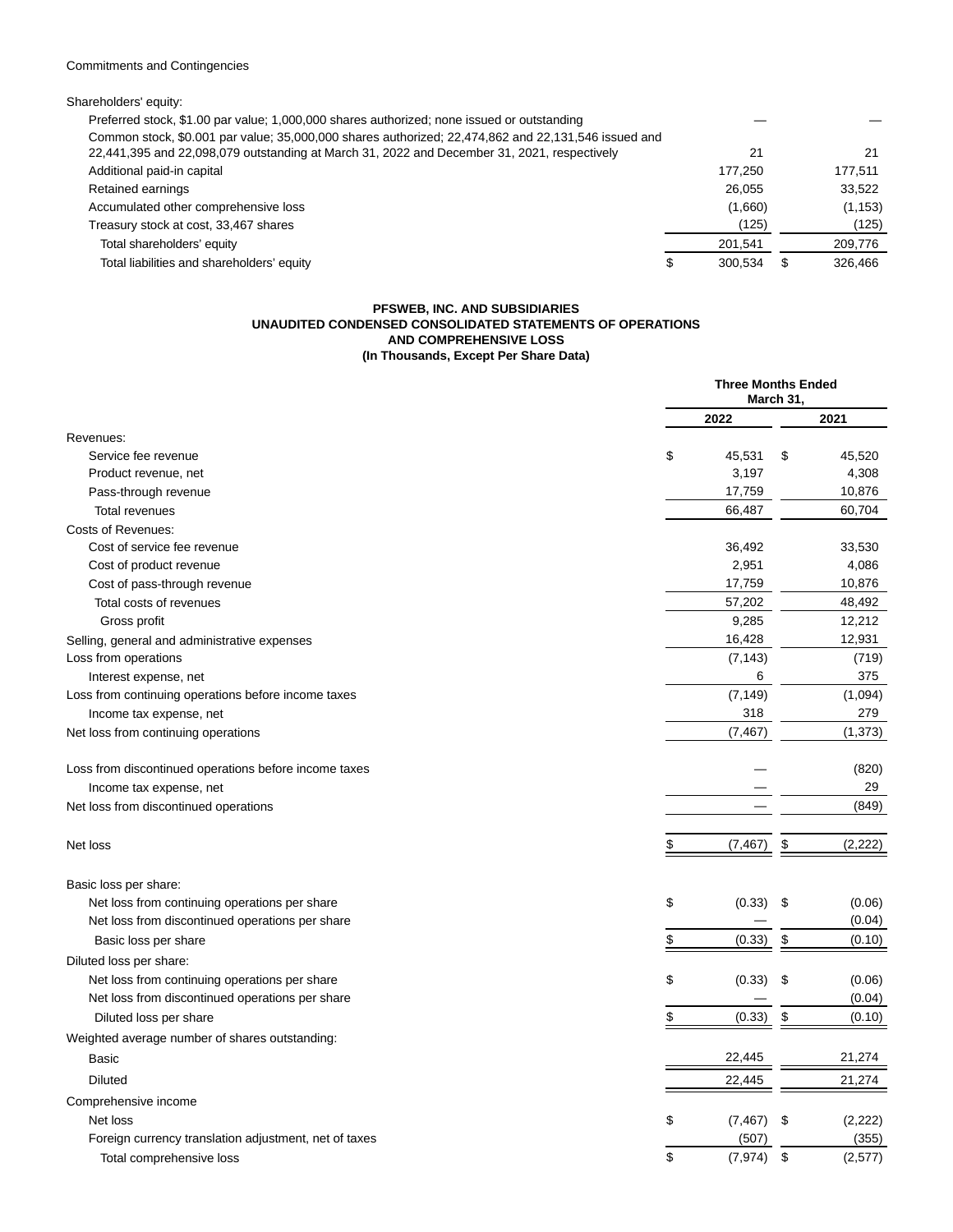| \$<br>$(5, 188)$ \$ | 1,296 |
|---------------------|-------|
| \$<br>$(371)$ \$    | 931   |

## **PFSWEB, INC. AND SUBSIDIARIES**

# Unaudited Reconciliation of Certain Non-GAAP Items to GAAP

(In Thousands)

|                                                  | <b>Three Months Ended</b><br>March 31, |                |          |  |
|--------------------------------------------------|----------------------------------------|----------------|----------|--|
|                                                  | 2022                                   |                | 2021     |  |
| Net loss from continuing operations              | S                                      | (7, 467)<br>\$ | (1, 373) |  |
| Income tax expense, net                          |                                        | 318            | 279      |  |
| Interest expense, net                            |                                        | 6              | 375      |  |
| Depreciation and amortization                    |                                        | 1,955          | 2,015    |  |
| <b>EBITDA</b> from continuing operations         |                                        | (5, 188)       | 1.296    |  |
| Gross margin on LiveArea activity <sup>(1)</sup> |                                        |                | (1,268)  |  |
| Stock-based compensation                         |                                        | 739            | 617      |  |
| Restructuring and other costs                    |                                        | 4,078          | 286      |  |
| Adjusted EBITDA from continuing operations       |                                        | (371)<br>S     | 931      |  |

|                                              | <b>Three Months Ended</b><br>March 31, |         |  |          |
|----------------------------------------------|----------------------------------------|---------|--|----------|
|                                              |                                        | 2022    |  | 2021     |
| Net loss from continuing operations          |                                        | (7,467) |  | (1, 373) |
| Stock-based compensation                     |                                        | 739     |  | 617      |
| Restructuring and other costs                |                                        | 4.078   |  | 286      |
| Non-GAAP net loss from continuing operations | ۰D                                     | (2,650) |  | (470)    |

|                                                                 | <b>Three Months Ended</b><br>March 31, |           |  |           |
|-----------------------------------------------------------------|----------------------------------------|-----------|--|-----------|
|                                                                 |                                        | 2022      |  | 2021      |
| Total revenues from continuing operations                       |                                        | 66.487    |  | 60,704    |
| Pass-through revenue                                            |                                        | (17, 759) |  | (10, 876) |
| Cost of product revenue                                         |                                        | (2,951)   |  | (4,086)   |
| Service fee revenue related to LiveArea activity <sup>(1)</sup> |                                        |           |  | (3,089)   |
| Service fee equivalent revenues from continuing operations      | Œ.                                     | 45.777    |  | 42,653    |

(1) In completing the discontinued operations presentation, certain LiveArea revenues, costs of revenues and gross margin related to client contracts that were not fully transferred to contracts directly operating under the LiveArea operating entities as of the August 2021 transaction date were maintained by PFSweb as part of the continuing operations presentation. As of the LiveArea transaction date, future activities of certain contracts where we have subcontracted services to LiveArea are expected to be recorded as pass-through revenue and pass-through costs, for as long as such contracts continue to be maintained directly through PFSweb.

### **PFSWEB, INC. AND SUBSIDIARIES**

UNAUDITED NON-GAAP OPERATING INFORMATION

(In Thousands)

The following tables represents the financial information for PFS Operations for the three months ended March 31, 2022 and 2021 excluding certain unallocated corporate costs and certain non-continuing revenues and expenses.

|                                                                 | <b>Three Months Ended</b><br>March 31, |        |      |         |
|-----------------------------------------------------------------|----------------------------------------|--------|------|---------|
| <b>PFS Operations (Non-GAAP)</b>                                |                                        | 2022   | 2021 |         |
| Revenues:                                                       |                                        |        |      |         |
| Service fee revenue                                             | \$                                     | 45,531 | S    | 45,520  |
| Product revenue, net                                            |                                        | 3.197  |      | 4.308   |
| Pass-through revenue                                            |                                        | 17.759 |      | 10,876  |
| Service fee revenue related to LiveArea activity <sup>(1)</sup> |                                        |        |      | (3,089) |
| Total revenues                                                  |                                        | 66,487 |      | 57,615  |